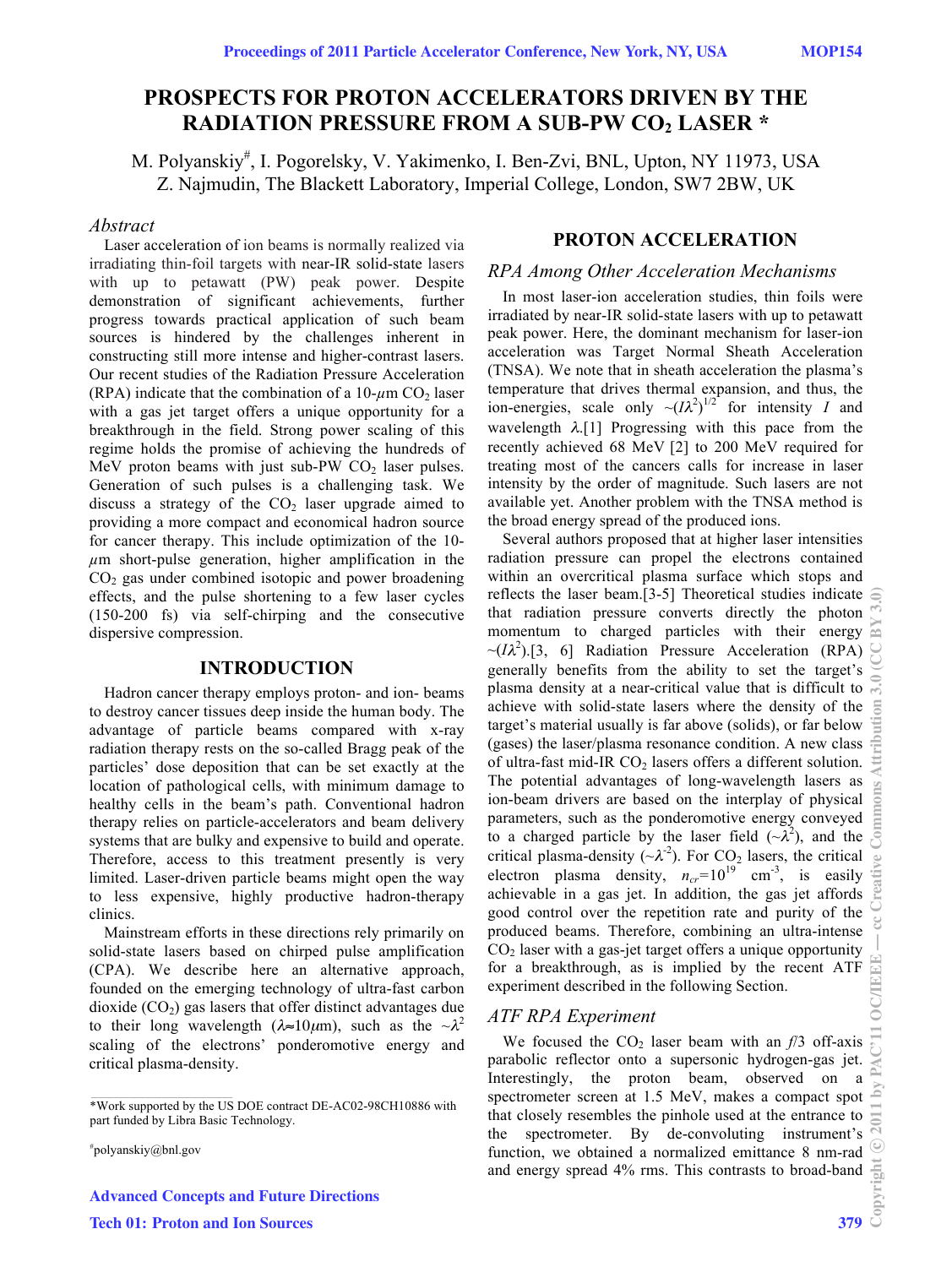spectra obtained when solid targets are irradiated with a high-intensity optical laser [7], or with a  $CO<sub>2</sub>$  laser [8]. Hence, we consider that a combination of a longwavelength laser and a low-density target is the condition for generating these quasi-monoenergetic proton beams.<br>The measured spectral brightness  $7 \times 10^{11}$ The measured spectral brightness proton/MeV/strad is  $100 \times$  greater than previous lasergenerated quasi-monoenergetic ion beams.[9, 10]

A gas-jet, overdense for to the drive  $CO<sub>2</sub>$  laser, still is sufficiently transparent to optical radiation. This allows using frequency-doubled YAG beam for optical probing of the laser/jet interaction region. The recorded plasma density map clearly shows a steep front of the propagating shock wave above critical density and an evacuated area behind it.[11, 12].

The demonstrated hole-boring through the gas jet combined with other attributes, such as circular laser polarization and a narrow proton-energy spectrum, indicate that the ATF experiment met conditions for the RPA regime never successfully achieved even with the most powerful solid-state lasers. Though the obtained proton energy is relatively low, the excellent theoretical power-scaling of the RPA regime supports our plan for progressing towards ~200 MeV proton energies via the ATF laser power upgrade.

### *Planned RPA Research*

We plan to upgrade the RPA ion-source to beam energies of importance to clinical applications, in concert with the laser development. Prospects for linear scaling the ion energy with the laser's intensity are not just theoretical expectations, but based on recent experimental results: Researchers at the Neptune Laboratory, UCLA, registered 20 MeV protons using a 15 TW  $CO<sub>2</sub>$  laser.[8] Accordingly, the planned ATF  $CO<sub>2</sub>$  laser upgrade to 100 TW might bring us to the verge of demonstrating the ~200 MeV ions needed for the full-scale hadron-cancer therapy. 2011 by PAC'11 OC/IEEE — cc Creative Commons Attribution 3.0 (CC BY 3.0)

The planned research includes optimizing the RPA process and instrumentation. Note that an optimum density-distribution with a sharp gradient at the critical electron density does not occur naturally in a gas jet, but develops upon laser impact and the subsequent formation of the shock wave. This may imply the need to precede the main accelerating laser pulse with another "conditioning" pulse to form the proper plasma distribution. Theoretical studies support improving the hole-boring process via incrementally delivering the laser  $\Xi$  energy in a series of pulses.[13] To explore this approach, we plan to generate and amplify two laser pulses with a variable delay and intensity.

Other optimization parameters include the laser's contrast, polarization, pulse duration, focal size, different nozzle profiles and gas mixtures. To improve the contrast, we might implement a plasma mirror technique, successfully used in experiments with optical lasers.<sup>[14]</sup>

## **ULTRA-FAST CO<sub>2</sub> LASER TECHNOLOGY**

# *Present Status of the ATF CO2 Laser*

The ATF is one of the only two facilities worldwide operating picosecond, terawatt-class  $CO<sub>2</sub>$  lasers. Our laser system consists of a picosecond pulse-injector based on fast optical switching from the output of a conventional  $CO<sub>2</sub>$  laser oscillator, and a chain of high-pressure gas laser amplifiers.

A picosecond solid-state laser with λ≈1 *µ*m is used for generating a low-power  $10-\mu m$  pulse. This process employs two methods; semiconductor optical switching [15], and the Kerr effect [16]. The produced 5-ps, 0.1 MW,  $10-\mu m$  seed pulse is amplified in a chain of high pressure  $(\sim 10$  atm.)  $CO<sub>2</sub>$  laser-amplifiers. At the first stage, the pulse is seeded into an isotope-filled regenerative amplifier where it is trapped for 10-12 round trips and then released on reaching the ~1 GW level. A final high-pressure, large-aperture (10 cm) amplifier boosts the laser power to 1 TW. More details on the ATF laser system can be found in our recent publication [17].

# *Development of a Sub-PW Ultra-fast CO2 Laser*

Starting from the ATF's existing picosecond terawatt  $CO<sub>2</sub>$ laser, we will establish new regimes of laser operation with the ultimate goal of attaining a peak power in the hundreds of terawatts at 10-*µ*m. This advance cannot be just a straightforward scaling of the laser apparatus; we must implement a host of innovative techniques. First, we are replacing the present  $10$ - $\mu$ m pulse slicer with a commercial, all-solid-state integrated unit comprising a Ti:Sapphire laser and an optical parametric oscillator (OPO). This system will provide 350 fs (FWHM), 40  $\mu$ J pulses - a considerable improvement over the parameters of the current system  $(5 \text{ ps}, 0.1 \text{ }\mu\text{J})$ . Shortening the pulse duration from the present 5 ps leads to nearly proportional increase in the energy extracted from the amplifier due to a better match between the pulse- and gain- bandwidths. However, when an ultra-shot laser pulse acquires high intensity, undesirable nonlinear effects in optical elements and in the gas medium may cause uncontrollable stretching and distortions of the beam. We will lessen such nonlinear effects by incorporating stretching/compression technique similar to that used in conventional Ti-Sapphire CPA laser systems. The prospect for shortening the  $CO<sub>2</sub>$  laser's pulse to few laser cycles still exists. We will explore this possibility via a new approach to self-chirping and compression by passing the laser beam through a xenon gas that has a high nonlinear refractive index. Preliminary theoretical analysis shows that we can convert a quasi-linear frequency chirp, induced by Kerr-effect in xenon, into pulse-compression in a dispersive element by nearly an order-of-magnitude without appreciable energy loss.[18] Overall, via pulse compression and improved energy extraction from laser amplifiers, we anticipate an increase of over two orders- of- magnitude in the laser peak power

c○

旨

Ñ

 $\overline{m}$ 

munt

Ü

 $\left\lbrack \mathbf{r}\right\rbrack$